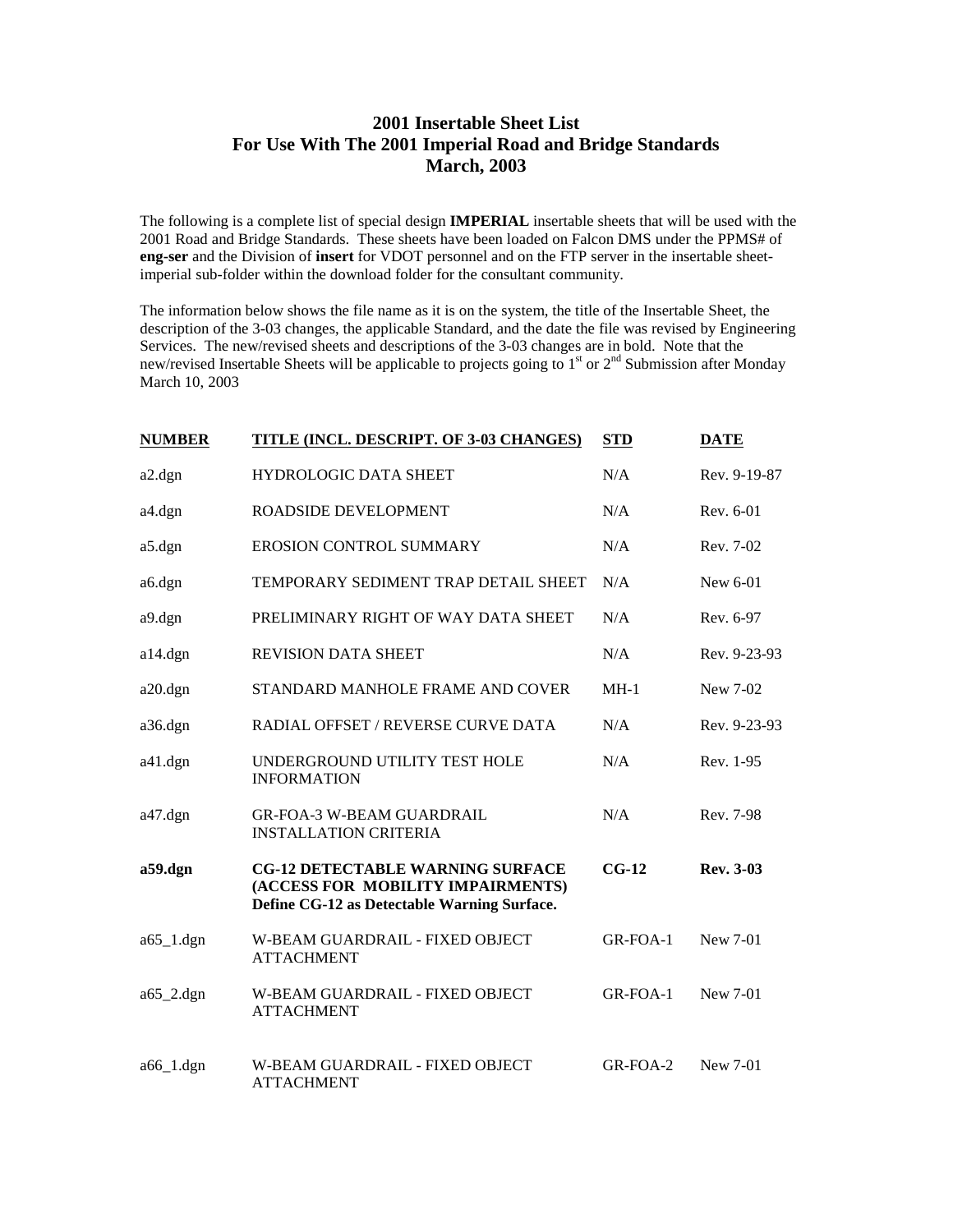| $a66$ <sup>2.dgn</sup> | W-BEAM GUARDRAIL - FIXED OBJECT<br><b>ATTACHMENT</b>                                                                              | GR-FOA-2                      | New 7-01         |
|------------------------|-----------------------------------------------------------------------------------------------------------------------------------|-------------------------------|------------------|
| a71.dgn                | <b>GRADING DIAGRAM AND SUMMARY</b>                                                                                                | N/A                           | Rev. 5-99        |
| a73.dgn                | TYPICAL METHOD OF INSTALLATION FOR<br>PIPE ON FILL SLOPE                                                                          | N/A                           | Rev. 7-01        |
| a89.dgn                | BRAKEAWAY CABLE TERMINAL 4' FLARE                                                                                                 | $GR-7$                        | New 7-02         |
| a91.dgn                | STANDARD W BEAM GUARDRAIL (WEAK<br>POST SYSTEM)                                                                                   | GR-8, 8A,<br>8B, 8C           | Rev. 7-01        |
| a93.dgn                | W BEAM GUARDRAIL AND MEDIAN BARRIER<br><b>INSTALLATION CRITERIA</b>                                                               | GR-INS                        | Rev. 7-01        |
| a95.dgn                | STANDARD W BEAM MEDIAN BARRIER<br>(WEAK POST SYSTEM)                                                                              | $MB-5$                        | Rev. 7-01        |
| $a97.$ dgn             | SOLID PAVING UNITS (SIDEWALK &<br><b>CROSSWALK)</b><br><b>Revised To Include Detectable Warning</b><br><b>Surface Information</b> |                               | <b>Rev. 3-03</b> |
| $a100 \text{.}$ dgn    | CONCRETE BARRIER INLET (WITH MB-8A)                                                                                               | $DI-10J,K,L$                  | Rev. 7-02        |
| $a102.$ dgn            | CONCRETE MEDIAN BARRIER DROP INLET                                                                                                | DI-14D, 14E, Rev. 7-01<br>14F |                  |
| $a106.$ dgn            | WETLAND COMPENSATION PLANT LIST,<br><b>SUMMARY AND NOTES</b>                                                                      | N/A                           | Rev. 10-99       |
| a108.dgn               | <b>COMMERCIAL ENTRANCE</b><br>Added new CG-12 detectable warning.                                                                 | $CG-13$                       | <b>Rev. 3-03</b> |
| $a130.$ dgn            | FLARED END-SECTION FOR 23" X 14" TO<br>53" X 34" ELLIPTICAL CONCRETE PIPE<br><b>CULVERTS</b>                                      | $ES-1A$                       | New 7-01         |
| $a132.$ dgn            | TERMINAL TREATMENT FOR W BEAM<br><b>GUARDRAIL</b>                                                                                 | $GR-6$                        | Rev. 11-02       |
| $a140.$ dgn            | <b>JUNCTION BOX</b>                                                                                                               | JB-1B, 2B,<br>3B, 4B, 5B      | New 7-01         |
| $a141.$ dgn            | <b>JUNCTION BOX</b>                                                                                                               | JB-1C, 2C,<br>3C, 4C, 5C      | New 7-01         |
| $a142.$ dgn            | FLARED END-SECTION FOR 12" - 60"<br><b>CONCRETE PIPE CULVERTS AND 12" - 60"</b><br>CORRUGATED PIPE CULVERTS                       | $ES-1$ , $ES-2$               | New 7-01         |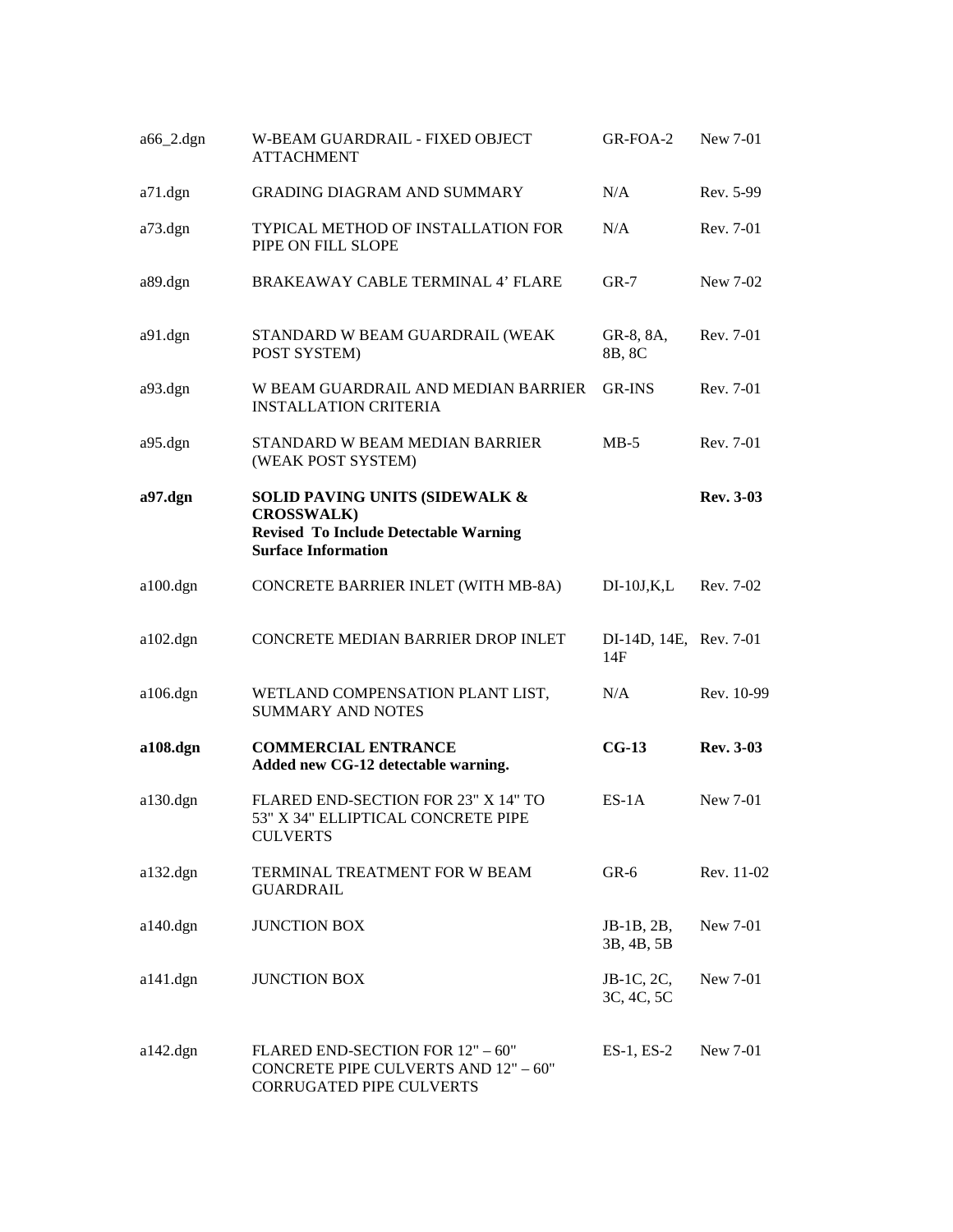| $a143.$ dgn   | <b>STANDARD SPRING BOX</b><br>PRECAST SPRING BOX<br><b>Revise dimension tables</b>                                                  | $SB-1$<br><b>SB-1 PC</b>       | <b>Rev 3-03</b>  |
|---------------|-------------------------------------------------------------------------------------------------------------------------------------|--------------------------------|------------------|
| $a144.$ dgn   | STANDARD CONCR. STEPS FOR 1½:1 SLOPE<br>STANDARD CONCR. STEPS FOR 2:1 SLOPE                                                         | $S-1$<br>$S-2$                 | New 7-02         |
| a145.dgn      | <b>TRAILING END TERMINAL TREATMENT</b><br>Revise pay limits.                                                                        | $GR-11$                        | <b>Rev 3-03</b>  |
| a146.dgn      | W BEAM GUARDRAIL INSTALLATION<br><b>CRITERIA</b><br>Added detail for terminal end occurrence<br>beyond clear zone.                  | <b>GR-INS</b>                  | <b>Rev 3-03</b>  |
| a148.dgn      | <b>STANDARD PRECAST TOP UNITS</b><br>Modify min. height chart to include<br>additional pipe sizes                                   | <b>TDI-2</b><br>TDI-3<br>TDI-4 | <b>New 3-03</b>  |
| isd414_1.dgn  | TEMPORARY SILT FENCE AND FILTER<br><b>BARRIER</b><br>Revised notes, dimensions, and references<br>to Geotextile fabrics             | $EC-5$                         | New. 3-03        |
| isd414_2.dgn  | DROP INLET SILT TRAP (TYPE A AND B)<br>Revised notes, dimensions, and references<br>to Geotextile fabrics                           | $EC-6$                         | <b>Rev. 3-03</b> |
| isd414_4.dgn  | TEMPORARY EROSION AND SILTATION<br><b>CONTROL</b><br>Revised notes, dimensions, and references<br>to Geotextile fabrics             | <b>EC-INS</b>                  | New. 3-03        |
| isd564a.dgn   | DITCH FLUME CONNECTOR                                                                                                               | $PG-7$                         | New 7-02         |
| $isd570.$ dgn | STANDARD PAVED DITCHES                                                                                                              | $PG-2A$                        | New 7-02         |
| isd1276a.dgn  | TRAFFIC BARRIER SERVICE SINGLE FACE<br>PARAPET (FOR SINGLE FACE TEMPORAY<br><b>INSTALLATION ON BRIDGE DECK</b><br><b>EXTERIOR</b> ) | $MB-10A$                       | New 7-02         |
| isd1482.dgn   | SPECIAL DESIGN SLOPE DRAIN                                                                                                          | N/A                            | Rev. 12-99       |
| isd1588.dgn   | LOW FLOW DIVERSION FOR MULTIPLE LINE<br><b>CULVERT INSTALLATIONS</b>                                                                | N/A                            | Rev. 9-94        |
| isd1722a.dgn  | <b>RUMBLE STRIPS</b>                                                                                                                | $RS-1$                         | New 11-02        |
| isd2045.dgn   | SPECIAL DESIGN CONCRETE SLAB END<br><b>TREATMENT</b>                                                                                | N/A                            | Rev. 10-10-97    |